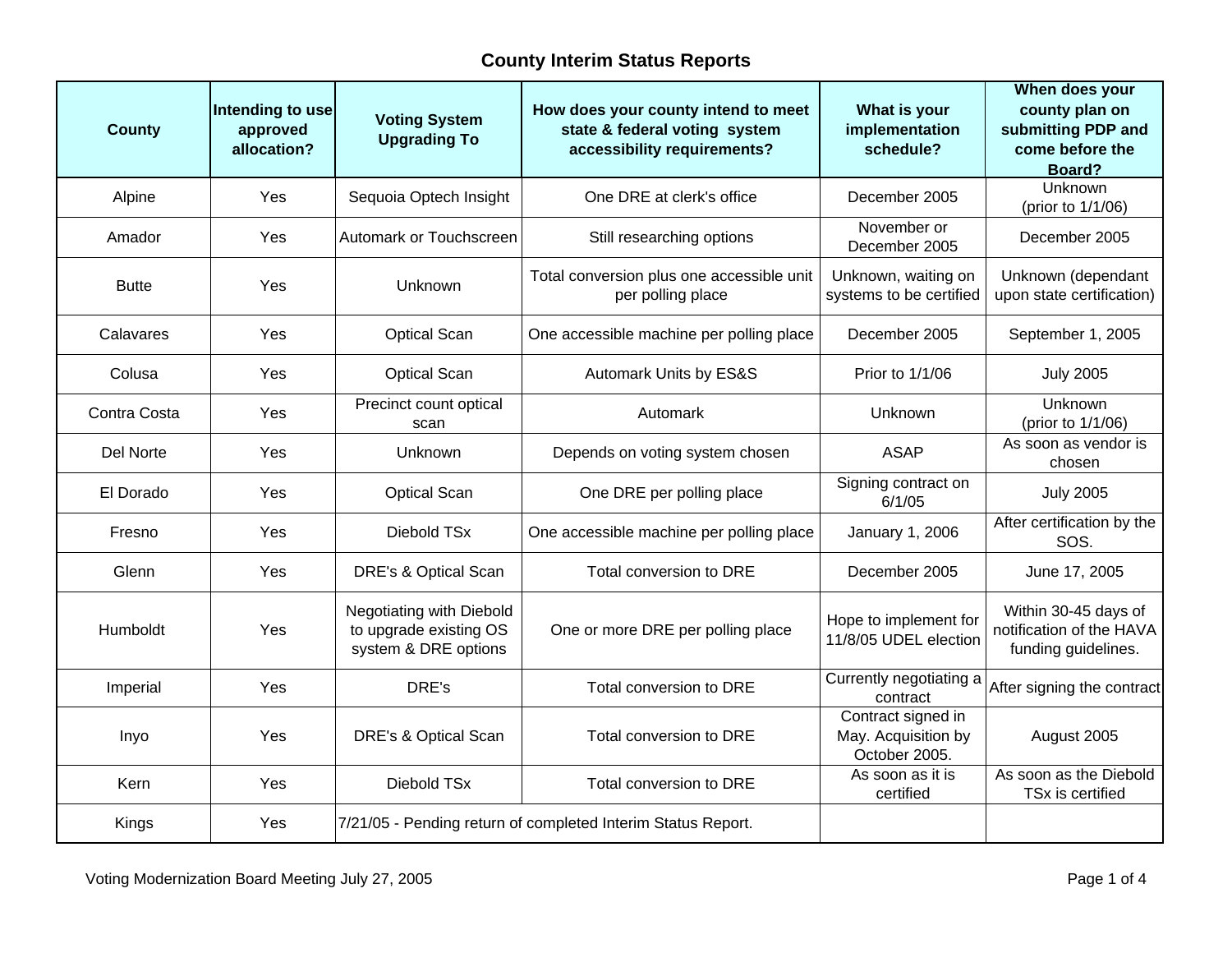| <b>County</b> | Intending to use<br>approved<br>allocation? | <b>Voting System</b><br><b>Upgrading To</b>      | How does your county intend to meet<br>state & federal voting system<br>accessibility requirements?      | What is your<br>implementation<br>schedule?                                         | When does your<br>county plan on<br>submitting PDP and<br>come before the<br>Board? |
|---------------|---------------------------------------------|--------------------------------------------------|----------------------------------------------------------------------------------------------------------|-------------------------------------------------------------------------------------|-------------------------------------------------------------------------------------|
| Lake          | Yes                                         | Unknown (waiting for<br>systems to be certified) | One per precinct as Phase I; future<br>phases dependent upon systems certified                           | By 1/1/06                                                                           | Unknown<br>(prior to 1/1/06)                                                        |
| Lassen        | Yes<br>(Phase 2)                            | Diebold optical scan &<br>touch screen           | Touch screens                                                                                            | Upon certification of<br>touch screen                                               | As soon as Diebold is<br>certified                                                  |
| Los Angeles   | Yes<br>(Phase 2 & 3)                        | InkaVote for Phase 1                             | To be determined.                                                                                        | <b>Fall 2005</b>                                                                    | Unknown                                                                             |
| Madera        | Yes                                         | Unknown                                          | One accessible machine per polling place,<br>plus replacements                                           | Will use a phased in<br>approach with total<br>conversion sometime<br>in the future | Unknown (waiting for<br>certified systems<br>available to purchase)                 |
| Marin         | Yes                                         | Diebold Accu-Vote OS                             | One accessible machine per polling place                                                                 | Upon certification of<br>touch screen                                               | <b>July 2005</b>                                                                    |
| Mariposa      | Yes<br>(Phase 2)                            | Sequoia Touchscreen                              | One accessible machine per polling place                                                                 | Unknown                                                                             | Unknown                                                                             |
| Mendocino     | Yes                                         | Diebold Accu-Vote OS<br>with touch screens       | One accessible machine per polling place                                                                 | Upon certification of<br>touch screen                                               | Unknown                                                                             |
| Merced        | Yes                                         | ES&S iVotronic (DRE)                             | Currently meets requirements for Federal<br>voting system and waiting State approval<br>for State system | DRE's are complete -<br>printers waiting<br>approval                                | Yes, within a month or<br>two.                                                      |
| Modoc         | Yes                                         | Diebold Accu-Vote TSx                            | One accessible machine per polling place                                                                 | Upon certification of<br>touch screen                                               | Unknown                                                                             |
| Mono          | Yes                                         | Sequoia Edge TS                                  | DREs at all polling places                                                                               | Approx. 4 months after<br>agreement is signed                                       | June 17, 2005                                                                       |
| Monterey      | Yes                                         | Sequoia 400-C OS with<br>touch screens           | One accessible machine per polling place                                                                 | Phase 2 Prior to<br>June'06                                                         | In 2005                                                                             |
| Nevada        | Yes                                         | ES&S in precincts,<br>scanners for AV ballots    | Automark                                                                                                 | Prior to 1/1/06                                                                     | August 2005?                                                                        |
| Placer        | Yes<br>(Phase 2)                            | Either a non-DRE ballot<br>marking device or DRE | One accessible machine per polling place                                                                 | Before the first federal<br>election in 2006                                        | Phase II - prior to 1/1/06                                                          |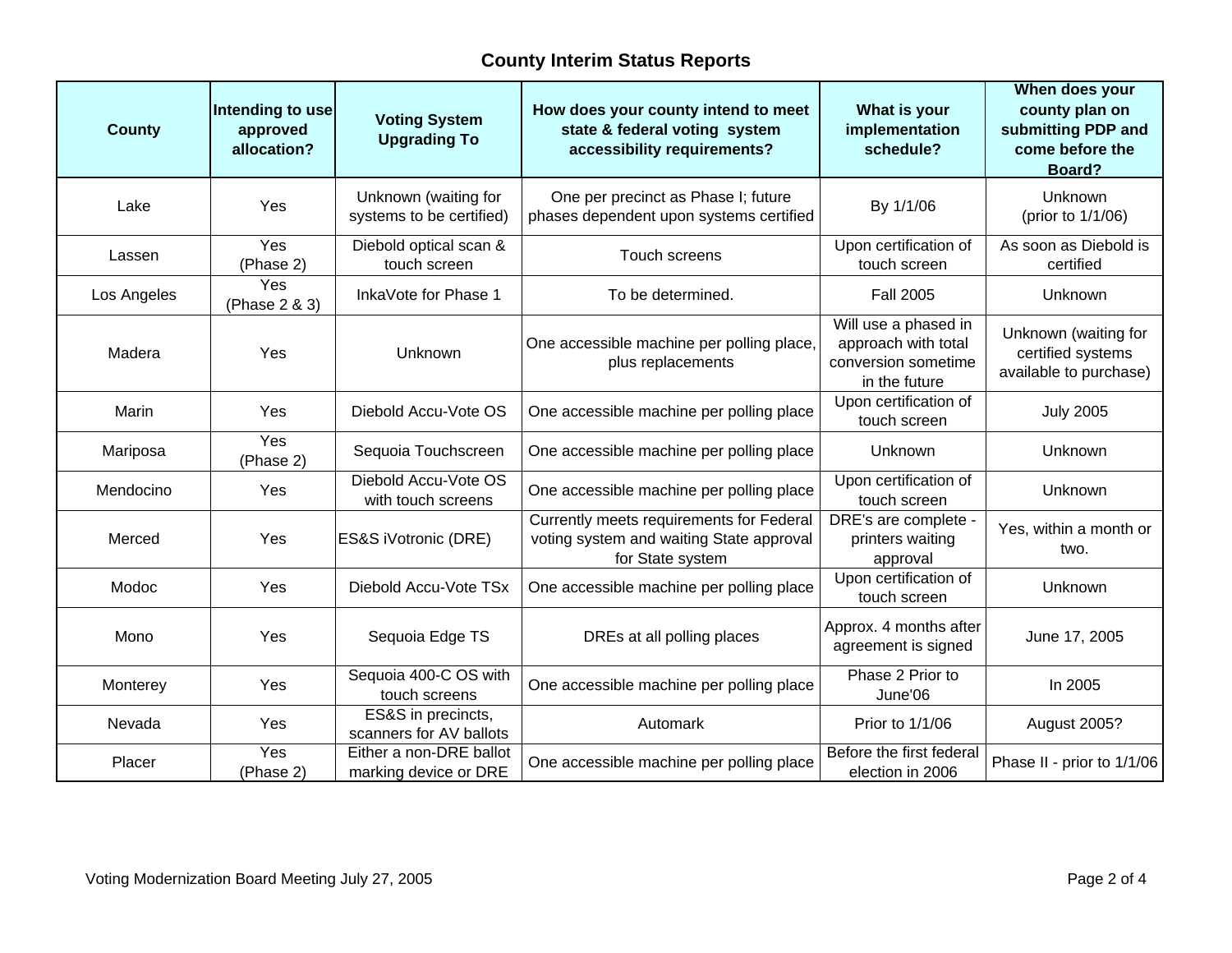| <b>County</b>   | Intending to use<br>approved<br>allocation? | <b>Voting System</b><br><b>Upgrading To</b>                                                                                           | How does your county intend to meet<br>state & federal voting system<br>accessibility requirements?   | What is your<br>implementation<br>schedule?                               | When does your<br>county plan on<br>submitting PDP and<br>come before the<br>Board? |
|-----------------|---------------------------------------------|---------------------------------------------------------------------------------------------------------------------------------------|-------------------------------------------------------------------------------------------------------|---------------------------------------------------------------------------|-------------------------------------------------------------------------------------|
| Sacramento      | Yes<br>(Phase 2)                            | ES&S M-100, M-650,<br>Automark                                                                                                        | One Automark unit per polling place                                                                   | ES&S M-100 & M-650<br>acquired; Automark<br>anticipated in Summer<br>2005 | Phase II plan scheduled<br>for late summer or early<br>fall 2005                    |
| San Benito      | Yes                                         | Unknown (waiting for<br>systems to be certified)                                                                                      | One accessible machine per polling place                                                              | unknown                                                                   | Unknown<br>(prior to 1/1/06)                                                        |
| San Diego       | Yes                                         | Diebold TSx                                                                                                                           | Total conversion to DRE                                                                               | As soon as it is<br>certified                                             | As soon as the Diebold<br>TSx is certified                                          |
| San Francisco   | Yes                                         | <b>Optical Scan</b>                                                                                                                   | One DRE per polling place                                                                             | January 1, 2006                                                           | After September 2005                                                                |
| San Joaquin     | Yes                                         | Diebold TSx                                                                                                                           | Total conversion to DRE                                                                               | As soon as it is<br>certified                                             | As soon as the Diebold<br>TSx is certified                                          |
| San Luis Obispo | Yes                                         | Phase I: plan to<br>supplement current OS<br>with DRE; Phase II: plan<br>to replace OS with DRE<br>machines at every polling<br>place | One accessible machine per polling place                                                              | End of 2005                                                               | Fall 2005, timing<br>dependent on the<br>certification of DRE's                     |
| San Mateo       | Yes                                         | ES&S AutoMark & M100<br>OS or Hart Intercivic e-<br>Slate                                                                             | One or more accessible machine per<br>polling place                                                   | Within 30-60 days from<br>the passage or failure<br>of AB 867             | Within 60-90 days from<br>the passage or failure of<br>AB 867                       |
| Santa Barbara   | Yes<br>(Phase 2)                            | Unknown (in the process<br>of researching &<br>reviewing options)                                                                     | Unknown                                                                                               | Unknown                                                                   | Unknown                                                                             |
| Santa Cruz      | Yes                                         | Unknown (waiting for<br>systems to be certified)                                                                                      | one per precinct as phase one                                                                         | Prior to 1/1/06                                                           | Prior to 1/1/06                                                                     |
| Sierra          | Yes                                         | <b>Optical Scan</b>                                                                                                                   | Plan on being an all-mail county so if<br>required, would have one DRE in the<br>County Clerk Office. | July or August 2005                                                       | August 2005                                                                         |
| Siskiyou        | Yes<br>(Phase 2)                            | <b>Touch Screen</b>                                                                                                                   | One accessible machine per polling place                                                              | Sept. or October 2005                                                     | August or September<br>2005                                                         |
| Solano          | Yes                                         | <b>ES&amp;S Optical Scan</b>                                                                                                          | <b>ES&amp;S Automark or Touchscreen</b>                                                               | Optical scan acquired<br>and used in November<br>'04 Election             | August 2005                                                                         |